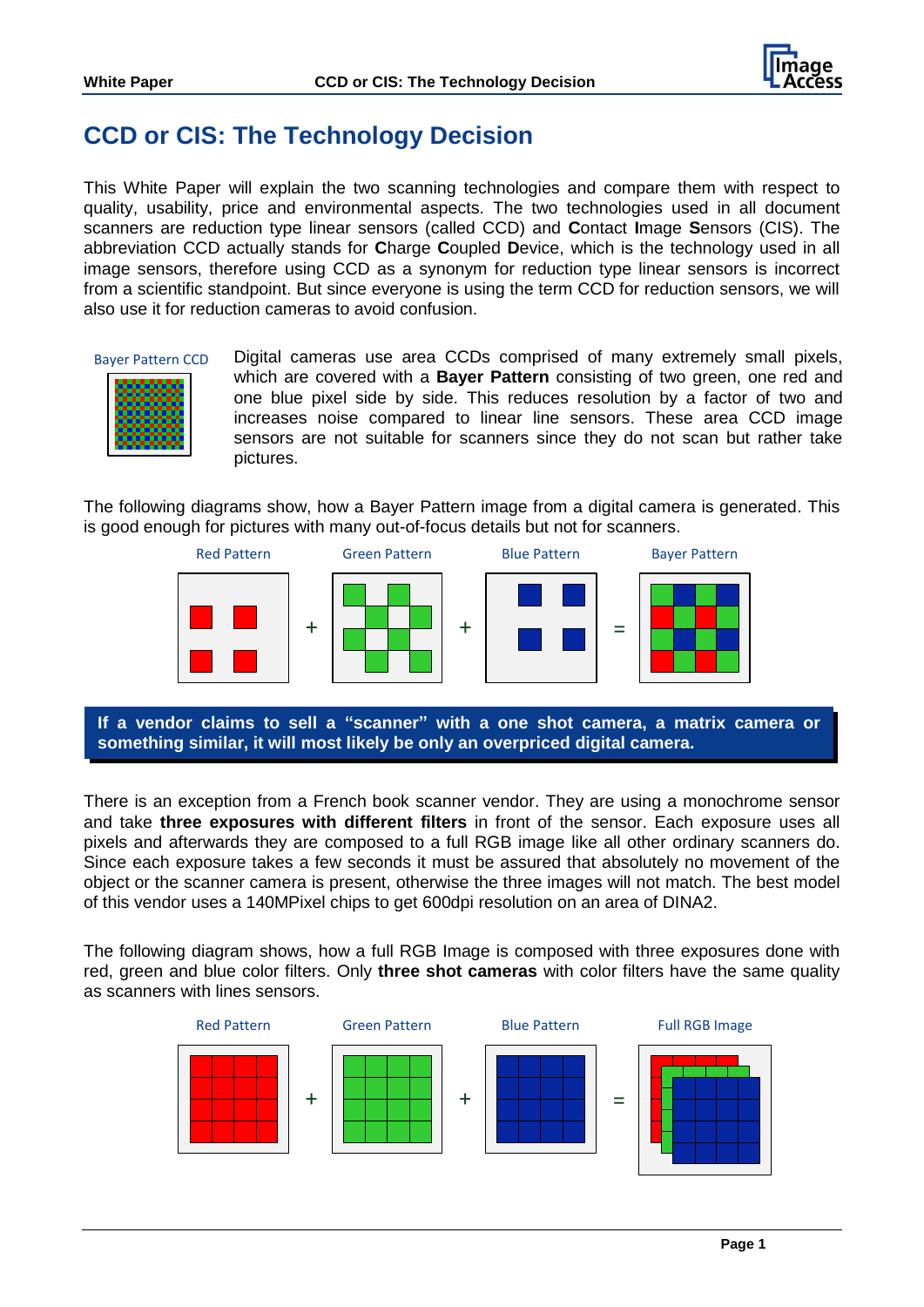

### **CCD based Scanners**

CCD based scanners have linear sensors capturing red, green and blue lines one after the other from a document illuminated with white light. The image is reduced by a reduction lens and projected on the linear CCD sensor. The object (document) is moving in synchronization with the exposure of the CCD elements. The red element will capture an image followed by a green element

and a blue element. After the computer has shifted these lines in the correct order, the image will consist of RGB values at the full resolution without any Bayer pattern artifacts.



The quality of the white light determines the quality of the scan. Before white LEDs became available as a light source, wide format scanner vendors used fluorescent lamps for this purpose. The disadvantages of fluorescent lamps are many and because of the disadvantages, most scanner vendors no longer use fluorescent lamps.

One major difference is the color quality. The best tri-band fluorescent lamps with a CRI>95 are optimized for the highest lumen output and not for the response curve of the CCD elements. These tubes are emitting peaks in the green, red and blue area of the spectrum trying to get the most lumens per watt. The spectral response curve of a high quality LED is much more uniform and does not leave out as many colors as the fluorescent lamps do.



High quality LED in a WideTEK Fluorescent Lamp (competitor) CRI > 90



### **Trilinear CCD sensor**



Most high end scanners use trilinear CCD sensors. These sensors convert light on its surface into electrical signals. Color filters for red, green and blue on three consecutive rows of CCD elements provide a very high color gamut, which is typical for CCD scanners and

cannot be reached by most CIS type scanners. Pixel sizes for high quality CCD sensors are rather large, 10um x 10um is a typical value. Larger pixels help to reduce noise and other image degrading effects. Readout speeds of linear CCDs can be as high as 120MPixel per second per color channel, therefore the fastest scanners all uses these kinds of sensors

Trilinear + Gray CCD



Some scanner vendors use trilinear sensors with a fourth row of sensors, which is not color sensitive. The reason for this is, that the image processing of a grayscale image is three times faster than processing a color image. In other words, these vendors use the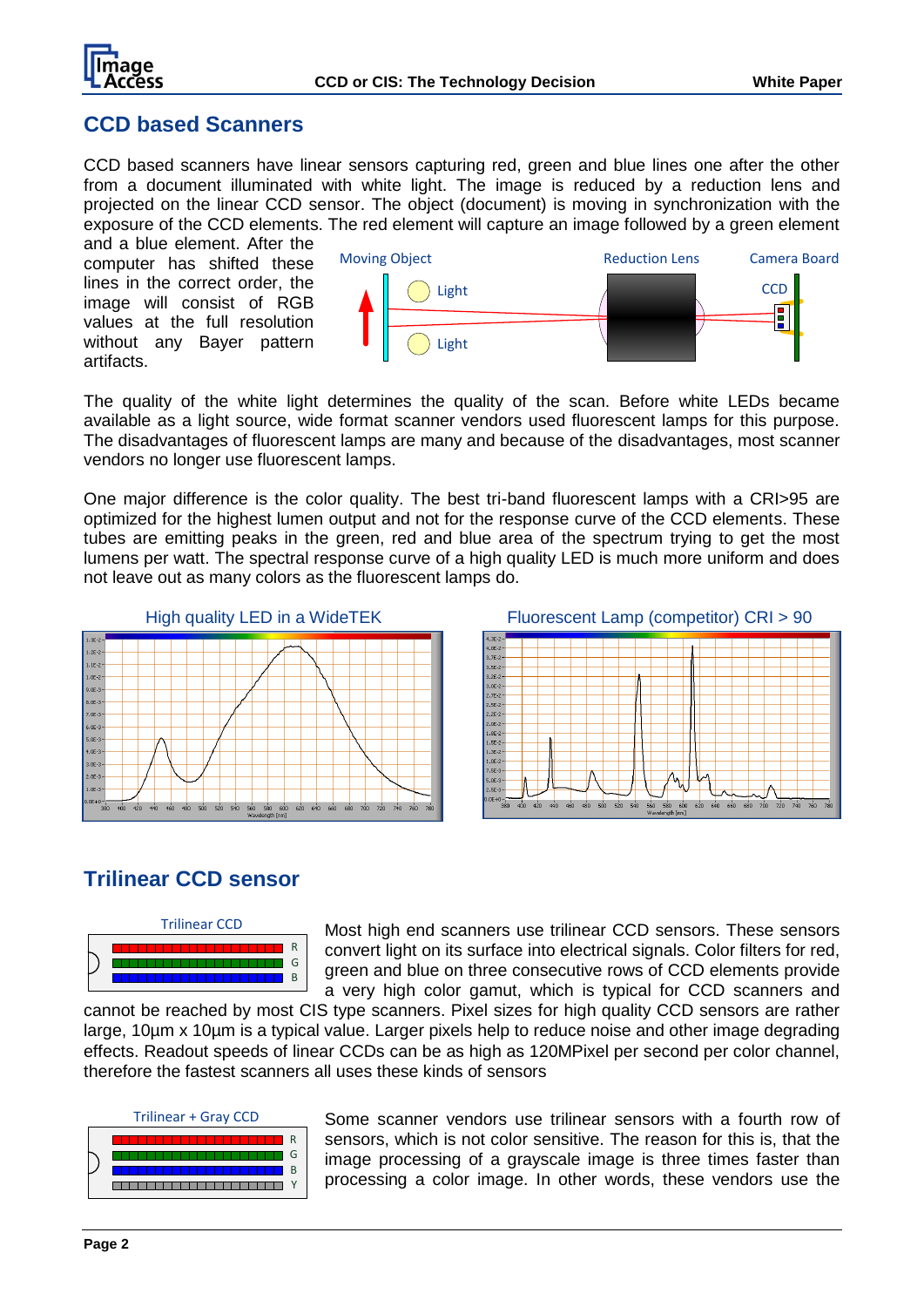

fourth row of CCD elements to overcome their speed limitations. The tradeoff lies in the fact that they cannot perform a white balance in a grayscale image. The white balance process calibrates the red, green and blue channels independent of each other using a reference white target. A photometrically correct (for the human eye) grayscale image uses 30% of the red, 59% of the green and 11% of the blue to compute the image.

**Image Access CCD based scanners use trilinear CCDs, always scan in full color and if necessary, convert to grayscale using the photometrically correct factors.** 

## **CCD Scanner Lenses**

A pixel on the original at a resolution of 600dpi has a dimension of 64µm x 64µm, therefore a reduction lens 1:6.4 must be used in case the CCD elements are 10µm x 10µm. This results in a long track length, which is typically folded with a couple of mirrors to keep the size under control. The long track length is a disadvantage because of the higher cost involved but the large focal depth resulting out of a long focal depth is a clear advantage.



The quality of the reduction lens is a very important factor influencing the overall quality of the scanning system but constraints are a lot less compared with high quality digital camera lenses. The reason for this is the fact, that only the middle section of the lens is used due to the nature of the line sensor. Not only would a digicam lens have to be almost twice as big in diameter, it would also show significant color aberration, geometric inaccuracies like pin cushion distortions and a

loss of intensity in the outer corners. Scanners are also used for quality control applications far beyond the point where only a picture has to be taken, therefore precision is a key factor. A "nice locking picture" is not a substitute for a precise scan.

# **Stitching in CCD Based Scanners**

The fact that there is no lens or CCD available to capture 36 inch wide documents at high resolution all at once leads to a downside of wide format scanners, commonly referred to as "stitching". The scanner has to be recalibrated on a regular basis because it consists of three or four independent CCD subsystems, each having their own lenses and mirrors. During this process, a high precision test target is scanned and the offset in the horizontal and vertical direction between the individual cameras is measured. These values are later used to "stitch" the three or four images from the individual CCD together.

Image Access WideTEK scanners have their optical components such as lenses, mirrors, etc. mounted into one ultra-stable camera housing to avoid stitching errors introduced through thermal expansion of the scanner and its mounting parts. The patented process of calibrating out the remaining stitching offsets before every single scan makes stitching a "non issue". There is no reference target or stitching procedure necessary, a great relief for every user, regardless of their technical background.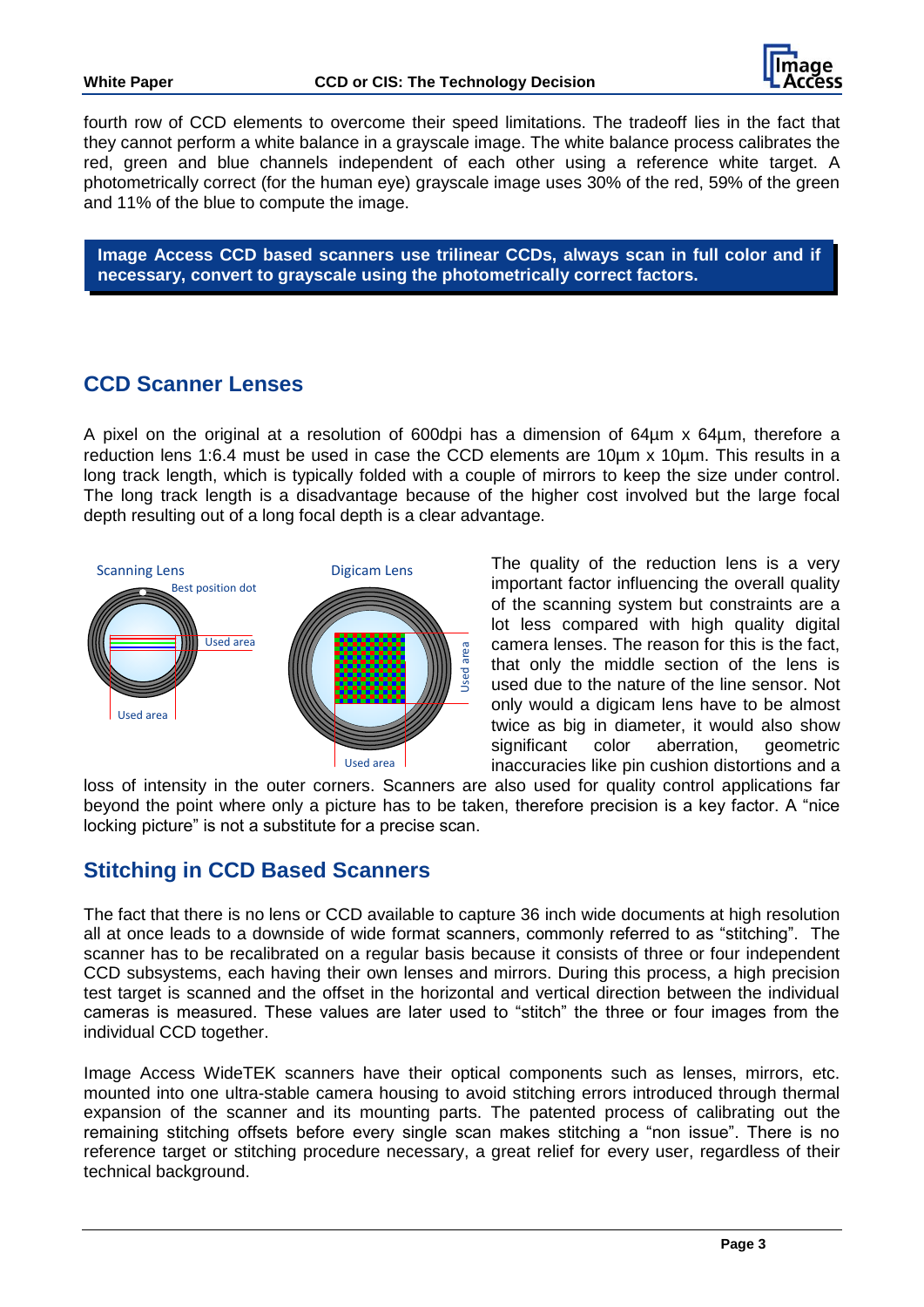

### **CIS Based Scanners (Consumer Quality)**

Entry level scanners use sensors with CIS technology. The CCD is combined with a 1:1 Selfoc lens at a very close distance and an LED based illumination system, all assembled into a compact module. These modules are quite inexpensive and are produced in very high quantities for the flatbed consumer scanner market. The diagram to the right shows a cross section of a typical sensor found in



wide format scanners. The lower diagram shows the same CIS module from the scanning side. The module consists of many individual CCD chips of 200-300 pixels each, which are butted side to side to form a long CCD line of typically 210mm (suitable for A4).

The light on these consumer level CIS modules is emitted through a light rod which carries a three color LED on each end. The light rod has cavities in varying distance, which are responsible for emitting the light, to insure a somewhat event distribution over the length of the module.

#### Single side RGB LED lights CIS (f.e. CNL)



These LEDs are pulsed in a way that three exposures are made under the illumination of each color. These will be compiled into a single line of RGB pixels afterwards. Details about the design of a CIS sensor can be found [here.](http://www.canon-compo.co.jp/e/technology/cis.html)

LED illumination typically has no warm up time but introduces some color artifacts because LED illumination systems typically consist of a red, a green and a blue LED that are each switched on for the duration of 1/3 of a scan line. This produces colored edges on black and white originals because each color image is taken from a slightly different position. Image Access uses advanced bilinear interpolation to reduce this effect to invisibility.

Most consumer level CIS modules have an LED illumination only on one side across the width, which amplifies all wrinkles and other surface distortions and produces good images only if the document surface is very even. This amplification effect can be reduced to a certain degree if a diffusor is used. The marketing department of a well-known wide format scanner vendor calls this "dual diffusion" hiding the fact, that their modules only have "single side illumination"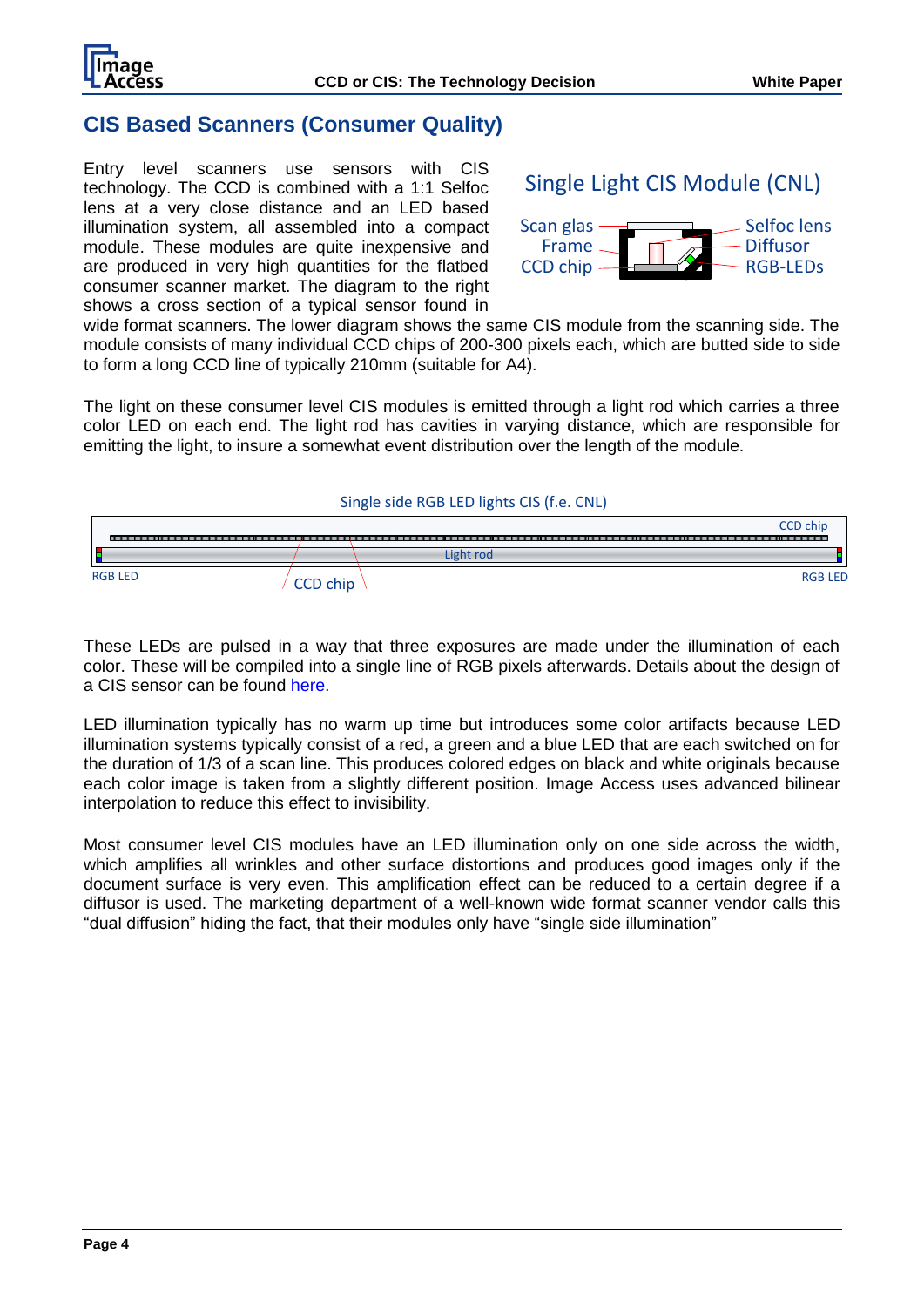

### **CIS Based Scanners (Professional Quality)**

To overcome the problems with consumer level CIS modules, Image Access developed a new CIS module which has two rows of red, green and blue LEDs across the width of the module. The diagram to the right shows a cross-section of these CIS modules. Since they are completely symmetrical, there are no shadows visible even if documents are wrinkled or otherwise uneven.



| Row 1 of linear RGB-LED | Dual Row Linear RGB-LED Light (WideTEK) |  |  |  |  |
|-------------------------|-----------------------------------------|--|--|--|--|
|                         |                                         |  |  |  |  |
| Row 2 of linear RGB-LFD |                                         |  |  |  |  |

The high quality LEDs used in WideTEK scanners also overcome another deficit CIS scanners have had over CCD scanners, the smaller color gamut. Our CIS scanners come very close to our CCD scanners with respect to color fidelity and gamut.

One issue remains and is a fundamental difference between the two technologies. The depth of focus of CIS sensors is very small, usually a fraction of a millimeter. This makes it mandatory to guide the original document against the scanning glass surface, resulting in all of the issues one can easily imagine: dirt, dust and scratches all degrade the image quality and can harm the original.

# **Stitching in CIS Based Scanners**

Some large format scanner vendors use four or five of these consumer level CIS modules mounted side by side to achieve a scanning width of 36 inches or more. Stitching effects and geometric distortion are far less significant than with a CCD based scanner because of the 1:1 optical system and the fixed distance between the individual modules. This is not true for scanners that have CIS modules staggered in the transport direction as all wide format scanners have. Because of the large distance between the individual modules, which can be up to 1000 lines apart; stitching becomes dependent on the properties of the document and also requires a very stiff transport system.

Image Access WideTEK scanners have a software based automatic stitching algorithm which compares the overlapping images derived from each sensor and adjusts the stitching offset based on content analysis. As a result the CIS based WideTEK scanners only need an adjustment at factory or repair time and outside of this they behave like a solid single sensor behaves.